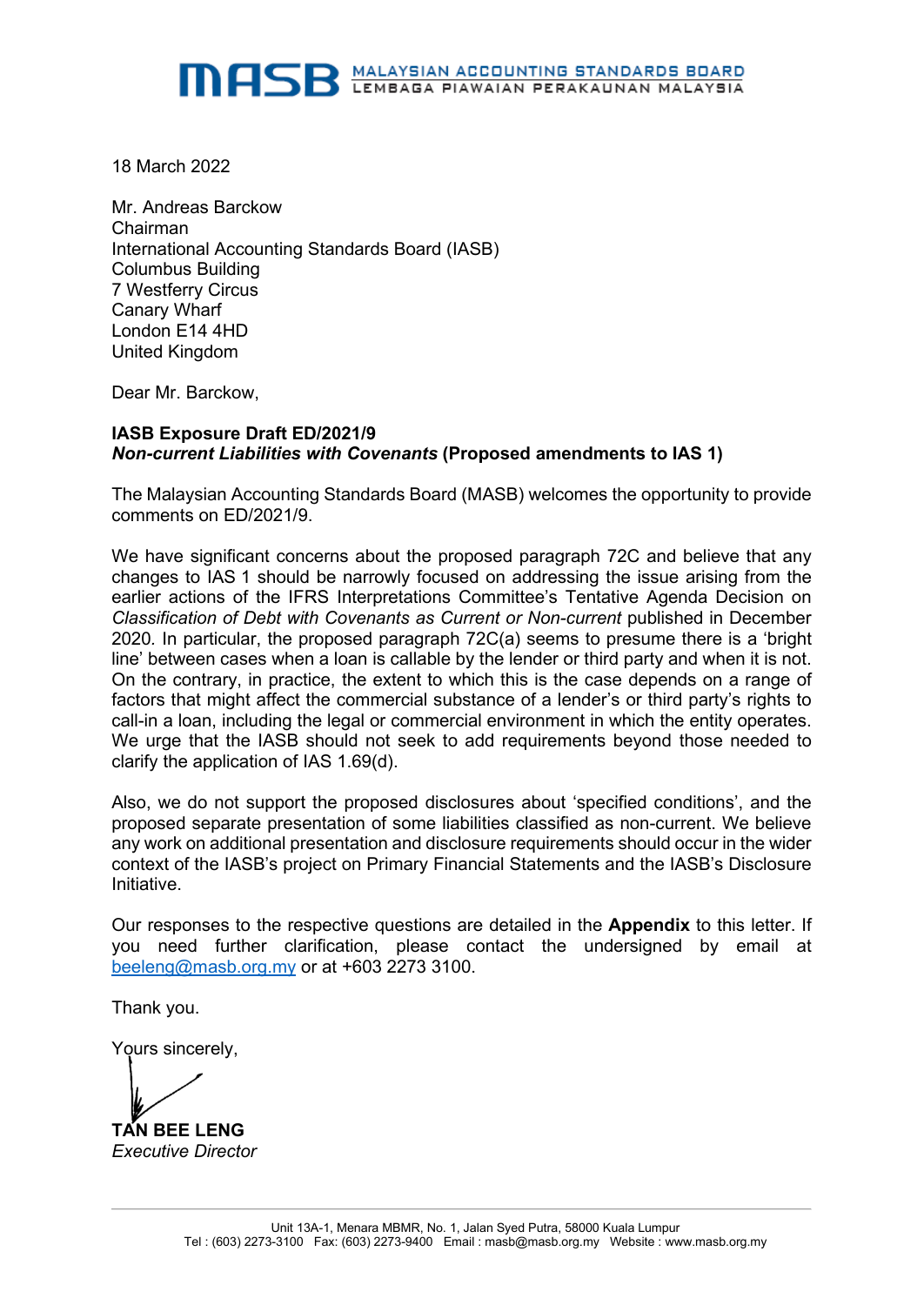# **Appendix**

## **Question 1—Classification and disclosure (paragraphs 72B and 76ZA(b))**

The Board proposes to require that, for the purposes of applying paragraph 69(d) of IAS 1, specified conditions with which an entity must comply within twelve months after the reporting period have no effect on whether an entity has, at the end of the reporting period, a right to defer settlement of a liability for at least twelve months after the reporting period. Such conditions would therefore have no effect on the classification of a liability as current or non-current. Instead, when an entity classifies a liability subject to such conditions as non-current, it would be required to disclose information in the notes that enables users of financial statements to assess the risk that the liability could become repayable within twelve months, including:

- (a) the conditions (including, for example, their nature and the date on which the entity must comply with them);
- (b) whether the entity would have complied with the conditions based on its circumstances at the end of the reporting period; and
- (c) whether and how the entity expects to comply with the conditions after the end of the reporting period.

Paragraphs BC15–BC17 and BC23–BC26 of the Basis for Conclusions explain the Board's rationale for this proposal.

Do you agree with this proposal? Why or why not? If you disagree with the proposal, please explain what you suggest instead and why.

#### **Response**

**We support clarifying the manner in which specified conditions are considered at the end of the reporting period. Accordingly, we support the addition of paragraph 72B.**

**We consider that, it is necessary to make clear that specified conditions with which an entity must comply within twelve months after the reporting period have no effect on assessing whether an entity has, at the end of the reporting period, a right to defer settlement of a liability for at least twelve months after the reporting period.**

**However, we are not supportive of the disclosure requirements proposed in paragraph 76ZA(b) for the following reasons.**

• **We support a broad-ranging and principle-based approach to the topic of presentation and disclosure in the financial statements and does not support introducing specific new requirements (outside the IASB's project on Primary Financial Statements and the IASB's Disclosure Initiative) in the absence of an urgent need.**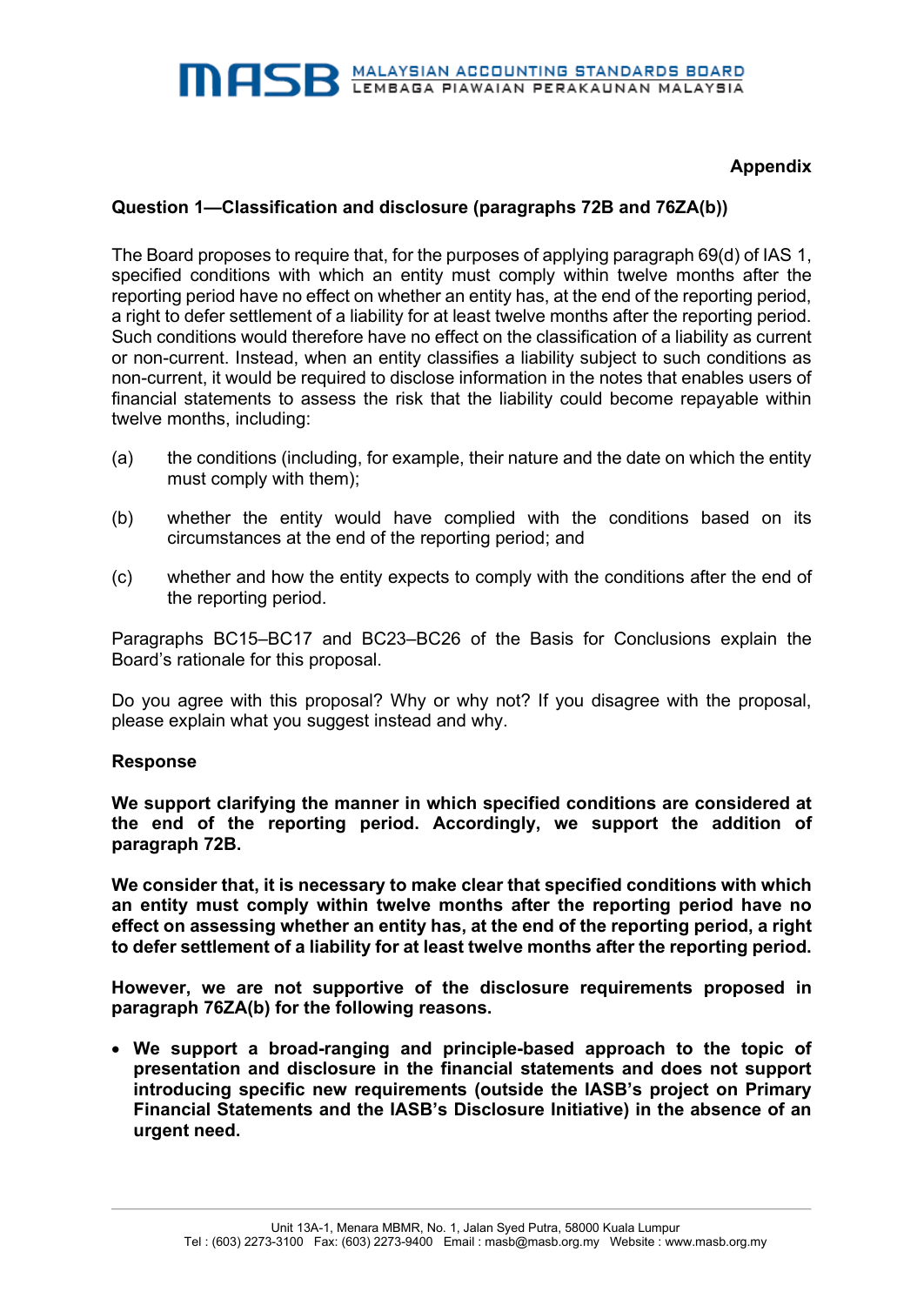- **We consider that the existing classification issue at stake can be addressed without the proposed additional disclosures. A broader approach to the disclosures relating to non-current liabilities would, in our view, involves considering a range of factors beyond the scope of ED/2021/9 and includes the following:**
	- o **if the existence of "specified conditions" is regarded as a suitable basis for subclassification, a thorough examination should be undertaken to determine what constitutes relevant "specified conditions", which we note are not explained in the proposals.**

**Although the term 'specified conditions' was already included in IAS 1.72A (by virtue of the January 2020 amendments to IAS 1), the proposals would magnify the significance of this term to the application of IAS 1 and the term would warrant greater explanation if the proposals were to proceed.**

- o **whether subclassifications of current or non-current liabilities are needed and the basis for those subclassifications;**
- o **whether additional subclassifications might be needed when entities apply a liquidity presentation basis to the statement of financial position; and**
- o **how any new subclassification requirements might interact with the disclosure requirements for financial instruments that fall within the scope of IFRS 7.**
- **Many liabilities have conditions attached and we are concerned about entities having to determine which conditions are worthy of disclosure and the extent those of disclosures should be. In particular, we are concerned about the potential for information 'clutter' as a result of applying the proposed paragraph 76ZA(b)(i).**
- **Asking entities to disclose whether and how they expect to comply with specified conditions after the end of the reporting period as specified in the proposed paragraph 76ZA(b)(iii) seems to require provision of forward-looking information on future compliance with covenants. Also, this may also be likely to impinge on areas already addressed in Management Commentary. For example, a specified condition might be that borrowing expenses do not exceed a certain percentage of profit, which could involve the entity in explaining its profit projections and how it plans to achieve them.**

**We consider that more thought needs to be given to the circumstances in which it might be relevant for the IASB to introduce disclosures about meeting conditions attaching to liabilities either as at a current reporting date or a future reporting date.**

### **Question 2—Presentation (paragraph 76ZA(a))**

The Board proposes to require an entity to present separately, in its statement of financial position, liabilities classified as non-current for which the entity's right to defer settlement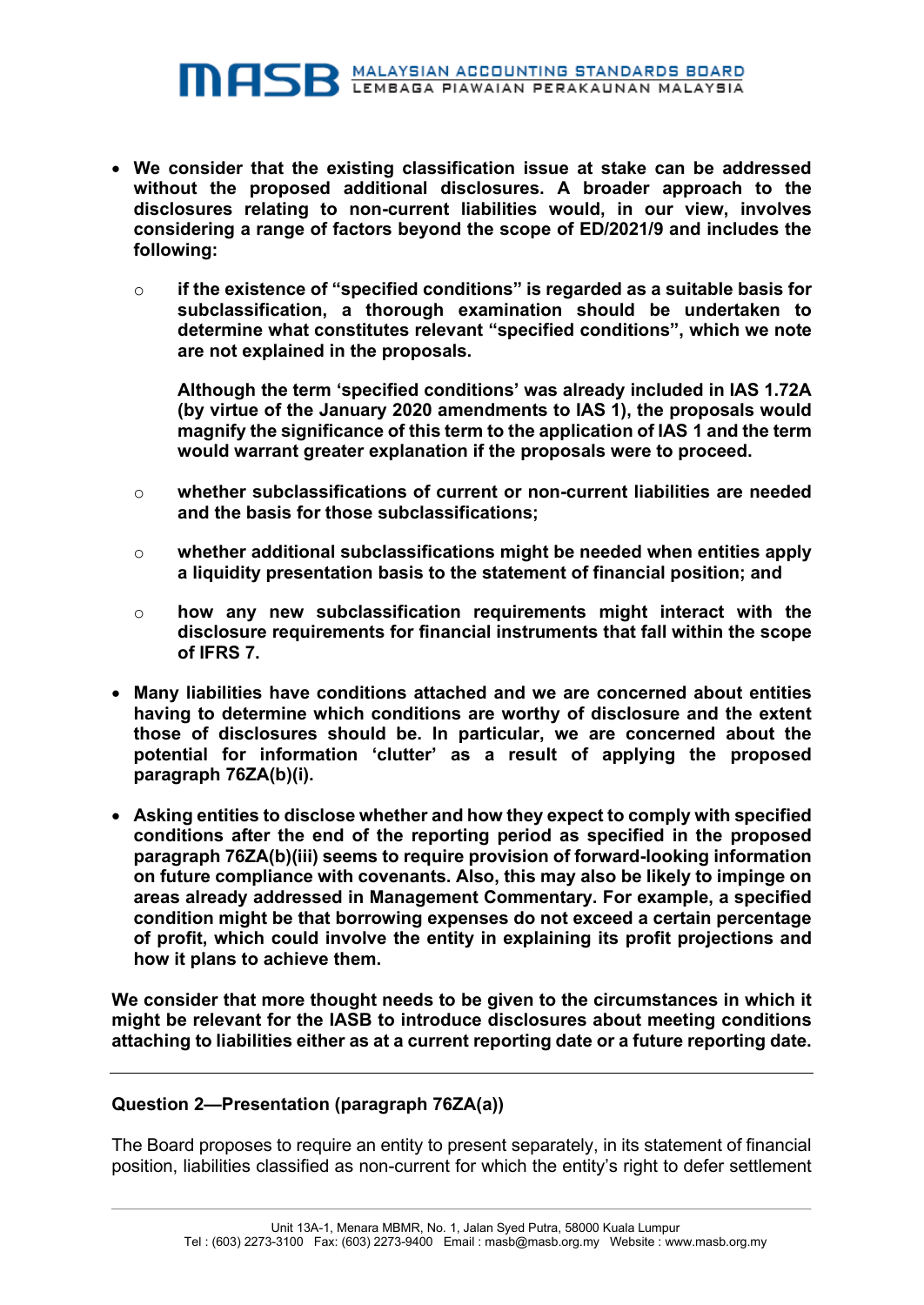for at least twelve months after the reporting period is subject to compliance with specified conditions within twelve months after the reporting period.

Paragraphs BC21–BC22 of the Basis for Conclusions explain the Board's rationale for this proposal.

Do you agree with this proposal? Why or why not? If you disagree with the proposal, do you agree with either alternative considered by the Board (see paragraph BC22)? Please explain what you suggest instead and why.

#### **Response**

**We are not supportive of the presentation requirement proposed in paragraph 76ZA(a). Nor are we supportive of the alternative identified in paragraph BC22 of specifically requiring separate presentation only for liabilities with conditions with which an entity would not have complied based on its circumstances at the reporting date.**

**As noted in our response to Question 1, we support a broad-ranging and principlebased approach to the topic of presentation and disclosure in the financial statements and do not support introducing specific new requirements in the absence of an urgent need.** 

**We consider that the existing classification issue at stake can be addressed without the proposed additional presentation requirement.**

#### **Question 3—Other aspects of the proposals**

The Board proposes to:

- (a) clarify circumstances in which an entity does not have a right to defer settlement of a liability for at least twelve months after the reporting period for the purposes of applying paragraph 69(d) of IAS 1 (paragraph 72C);
- (b) require an entity to apply the amendments retrospectively in accordance with IAS 8 *Accounting Policies, Changes in Accounting Estimates and Errors*, with earlier application permitted (paragraph 139V); and
- (c) defer the effective date of the amendments to IAS 1, *Classification of Liabilities as Current or Non-current*, to annual reporting periods beginning on or after a date to be decided after exposure, but no earlier than 1 January 2024 (paragraph 139U).

Paragraphs BC18–BC20 and BC30–BC32 of the Basis for Conclusions explain the Board's rationale for these proposals.

Do you agree with these proposals? Why or why not? If you disagree with any of the proposals, please explain what you suggest instead and why.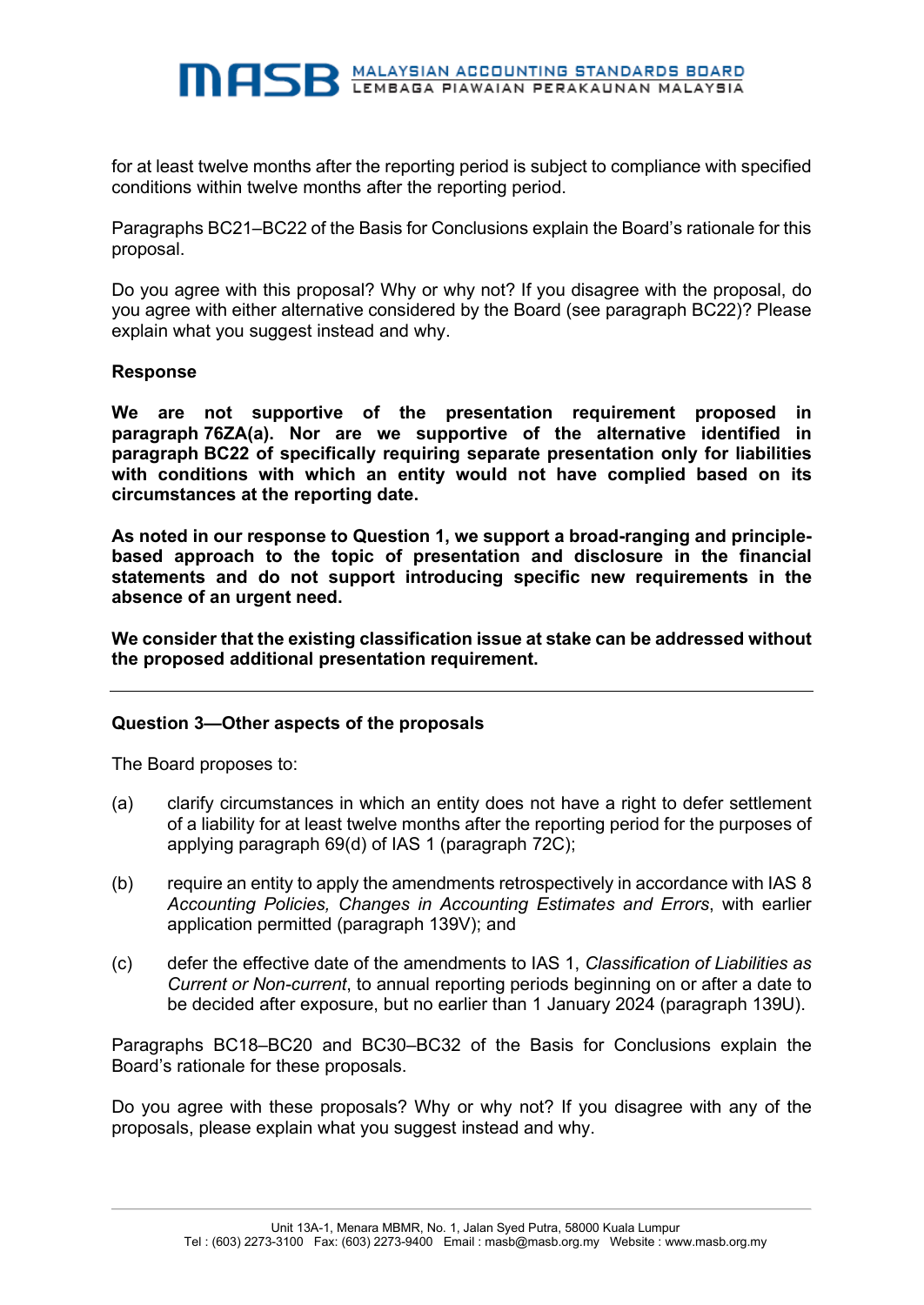### **Response**

### *Paragraph 72C*

**We would prefer that the IASB not proceed with the proposed paragraph 72C for the following reasons.**

- **The proposal appears to presume there is a 'bright line' between cases when a loan is callable by the lender or third party and when it is not. However, in practice, the extent to which this is the case depends on a range of factors that might affect the commercial substance of a lender's or third party's rights to callin a loan.**
- **The meaning of "unaffected by the entity's future actions" is not clear in the context of liabilities generally. The examples provided in proposed paragraph 72C(b) [financial guarantees and insurance contracts] presumably relate to a counterparty's creditworthiness and a policyholder having a valid insurance claim – both of which are beyond the entity's control.**

**However, in the context of a borrowing, it is unclear what types of factors would be identified as being beyond the entity's control. For example, there might be cases when an entity's profitability, revenues, or interest expense are among the factors affecting conditions attaching to the continuation of a loan. It seems equally plausible, depending on the circumstances, to consider that these factors would be unaffected by the entity's future actions; or, alternatively, that they could be affected by the entity's future actions.**

• **We consider that proposed paragraph 72C is not needed to address the current issue. The notion that the accounting (including presentation) for an asset or liability would be based on whether it is "unaffected by the entity's future actions" seems to be a potentially broadly applicable benchmark.** 

**Before introducing new presentation notion/concept to the IFRS Standards, we encourage the IASB to give this matter greater thought in a wider context.** 

**However, in the event that the IASB decides to retain a paragraph along the lines of proposed paragraph 72C, we strongly believe further improvements are required.** 

**(a) In relation to identifying cases when a loan is callable by the lender or third party and when it is not [proposed paragraph 72C(a)], a paragraph similar to IFRS 17.2 should be considered. This is because in our jurisdiction, there have been various legal cases which have upheld that, in the absence of a default being committed by the borrower, the lender is not entitled to exercise its right pursuant to the overriding clause to demand for repayment of the term loan from the borrower at any time due to the repayment tenure.** 

**It is imperative that only terms of a liability contract that have commercial substance are considered and that any terms are assessed in the context of the relevant regulatory and business environment. For example, a paragraph along the following lines might be relevant:**